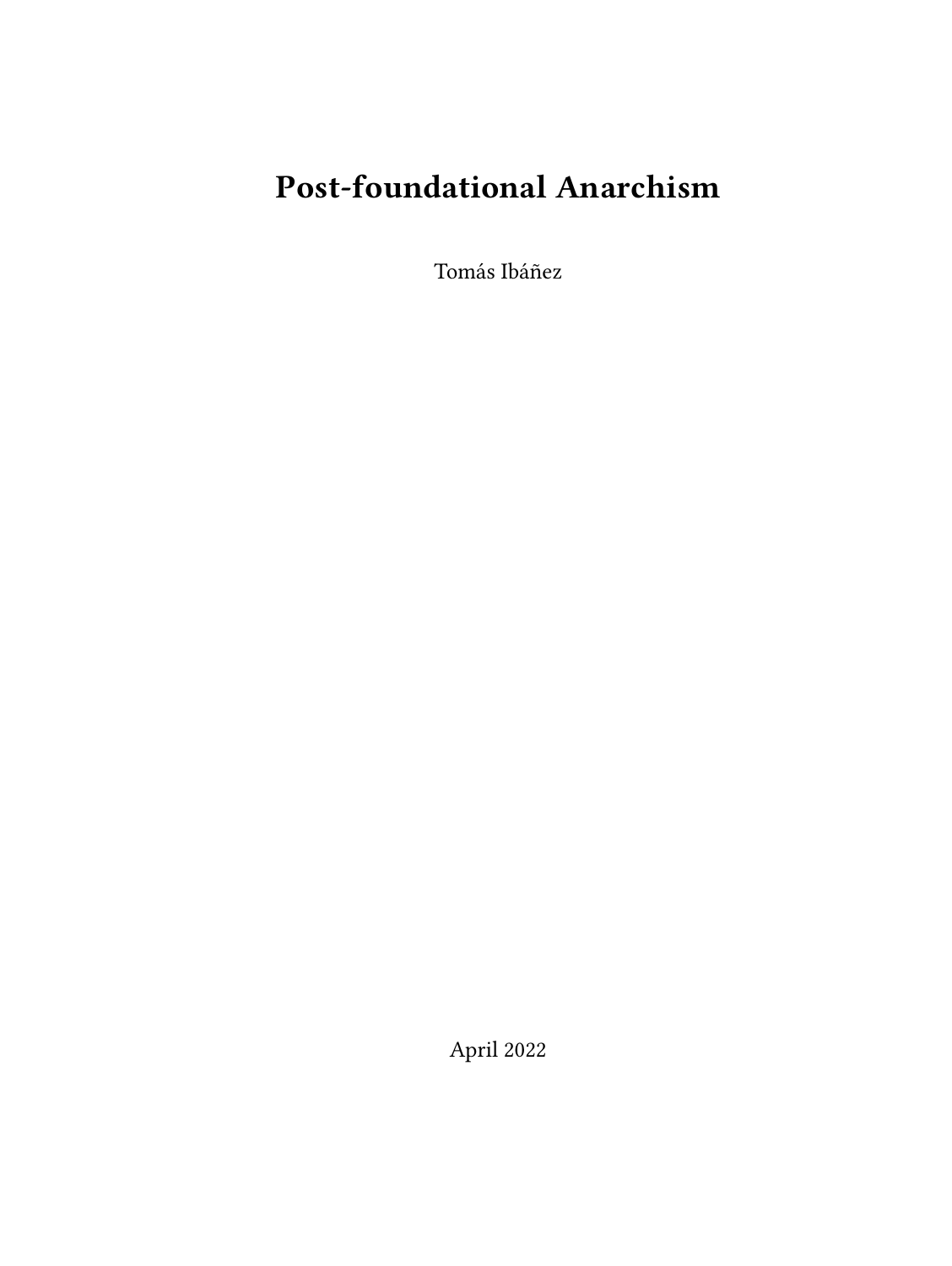# **Contents**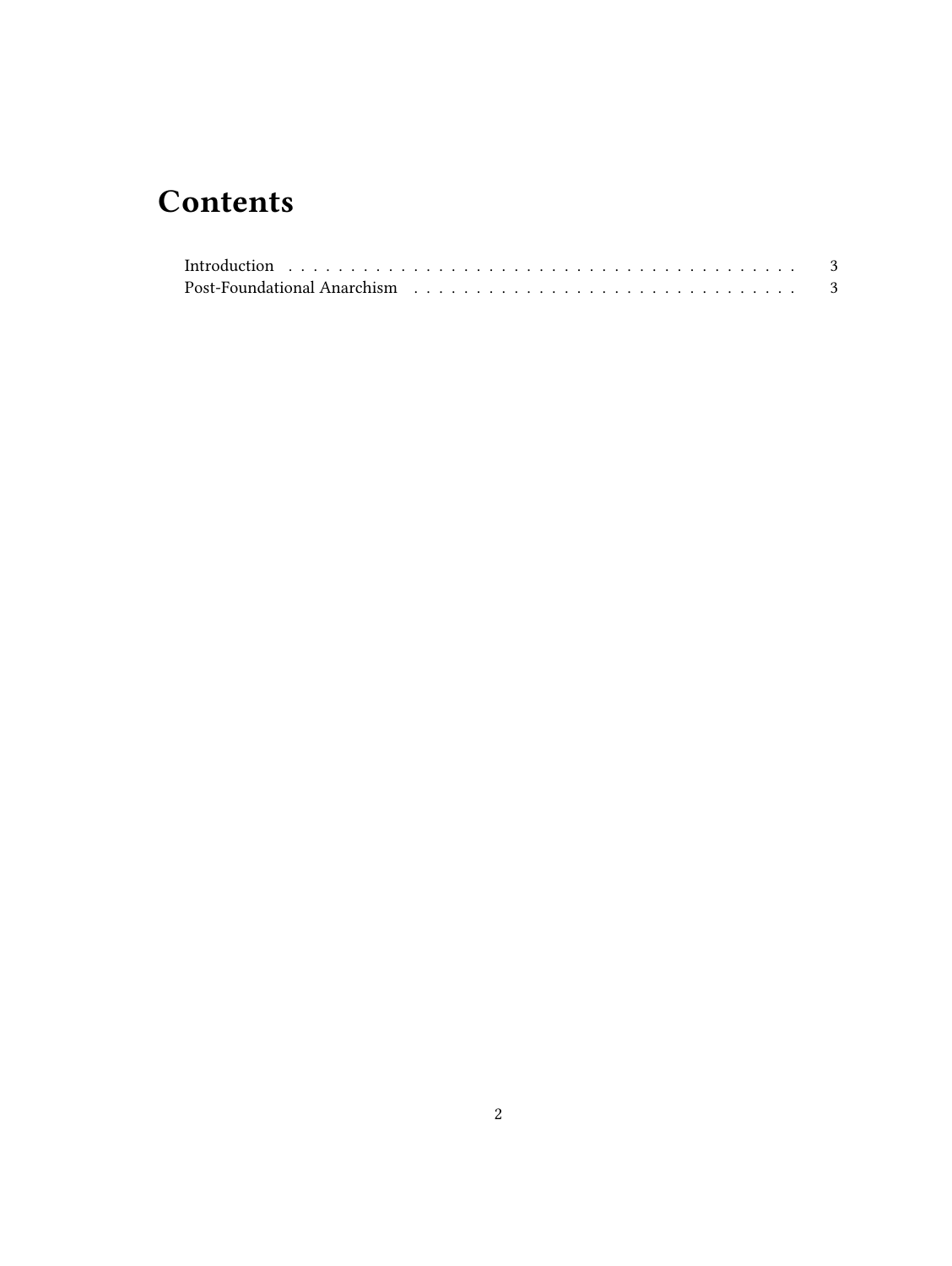## <span id="page-2-0"></span>**Introduction**

From the date of his first publication, in 1962, to the present, Tomáz Ibáñez has engaged with anarchism with a depth, sensitivity and generosity matched by few of his contemporaries. To walk through this work is to discover a complex path, like the weave of a rope. But like a rope, held together by a seemingly small set of intuitions or ideas, or perhaps even a method, that Ibáñez continually returns to, not repetitively, but as with an expanding musical refrain, turning ever again on itself, simultaneously changing and clarifying its first steps and the next.

This is a body of work that can in no way be read as "pure theory", whatever that might mean. Ibáñez's written reflections bare the traces of a "militancy" that has always marked his life, from a childhood exile to France because of his mother's anarchist affinities, to his early participation in French and exiled Spanish anarchist youth and student groups, to May 68, to his return to Spain after Franco's death in 1975, joining the effort to reconstruct the CNT, and the less than negligible work in various anarchist magazines and newspapers.

The seemingly esoteric or more philosophical nature of many of Ibáñez essays are both the herald and the artisan of that very same militancy.

One of the first essays posted on Autonomies was Ibáñez's 1984 essay, *Farewell to the Revolution*. This early essay not only remains relevant, but in hindsight and now read in the light of the essay that we share with this post, already points to Ibáñez's concern with an anarchism freed from dogma, or more profoundly, an anarchism without the comforting conceptual and political ballast of a past that is no longer ours, and cannot be so.

## <span id="page-2-1"></span>**Post-Foundational Anarchism<sup>1</sup>**

At the moment of trying to discover the common thread that unites the texts that I have been publishing in the libertarian field for more than 60 years and to define the general framework in which they can be situated, I have found myself before the problem that these texts refer to something that simply does not exist.

That thing that does not exist and about which I am going to dare to write is post-foundational anarchism.

In order not to fall into a subject that has become fashionable, I am not going to declare that the concept is an empty signifier, no, but it is true that you are not going to find it anywhere. There is no anarchist current that defines itself as such, and there is not even a single text, not a single text, that alludes to that denomination. It is as if anarchism, on the one hand, and postfoundational, on the other, had never met, had never coincided in the same sentence, while in the field of post-Marxism, frequent use is made of the concept.

Now, it is a curious non-existence, because it is quite true that post-foundational anarchism does not exist and, nevertheless, a good part of contemporary anarchism has characteristics that place it squarely in that orientation, especially if one considers its younger element.

In fact, I understand that we can divide post-foundational anarchism into two different kinds.

<sup>&</sup>lt;sup>1</sup> This essay results from lectures given in Lisbon and Porto, Portugal, in April of this year, on the occasion of the presentation of the book, *Interstícios Insurrectos: Antologia de Tomás Ibáñez*, Lisboa: Barricada de livros, 2022.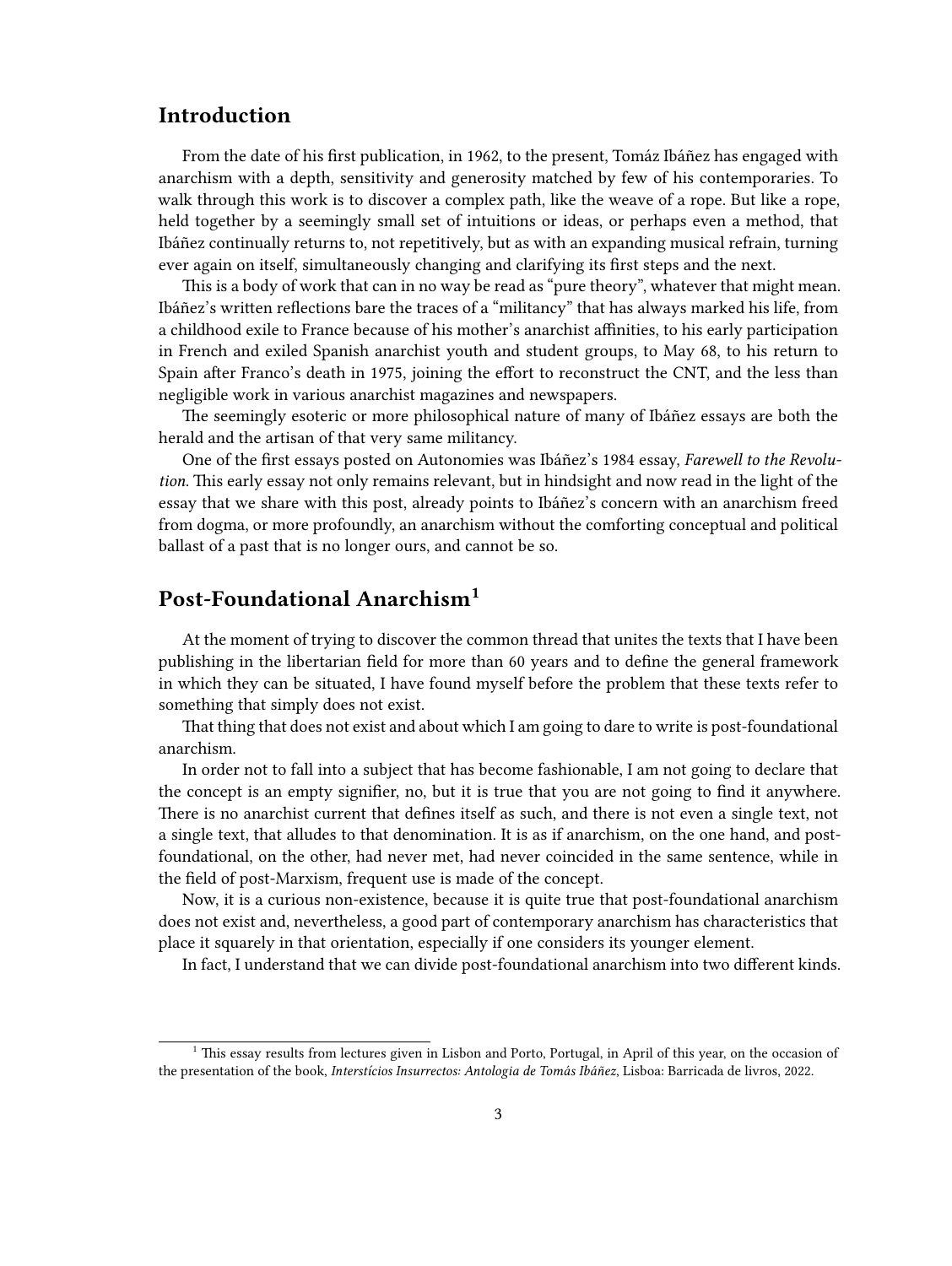A first kind refers to an anarchism that has become detached from, that has thrown overboard, the foundations provided by the metaphysics of the time in which it was forged, that is, the modern age.

The second kind refers to an anarchism that would escape, not only from the epochal principles of modernity, but also from the very logic of metaphysics.

The first kind of post-foundational anarchism belongs to the beginning of this 21st century, while the second kind would eventually take shape in the second half of the 21st century, provided that, hypothetically, metaphysics were then supplanted by the heights of a technology that would finally be under the absolute control of our world.

I will dedicate very little time to this second type because its eventuality is so eventually final, and it remains so far away in time, that it is best to be prudent and not venture too far.

Well, there is something that seems obvious to me; it is obvious that for the concept of a postfoundational anarchism to make sense, there must be a foundational anarchism, otherwise there would be no reason for any "post". Therefore, the question: Is anarchism, existing anarchism, effectively of a foundational type?

The answer is not easy, it is not easy at all, because anarchism is so extraordinarily diverse that, as we well know, instead of talking about anarchism, the most appropriate thing is to talk about anarchisms. It would then always be possible to refer to some anarchism that cannot be described as foundational, for example, perhaps that of Max Stirner in the mid-19th century, which might perhaps deserve the epithet of post-foundational *avant la lettre*.

Despite this difficulty, I believe it is quite reasonable to consider that the anarchisms that make up classical anarchism harbour some principles that are typical of modernity, and that therefore respond to a certain foundational logic.

In fact, if we stop to think about it, it is the opposite that would be quite disconcerting, because being a fully historical reality, like everything that is born of human activity, embedded in a certain era and immersed in the principles that govern it, anarchism not only owes many of its characteristics to the struggles developed during the second industrial revolution, from 1860 onwards, something that nobody questions, but also, being immersed in the prevailing metaphysics of that time, it was more than likely pervaded by some of its elements.

Although it is true that in each era, metaphysics contributes to constituting the gaze, the vantage point, of those who inhabit it, it is also true that it creates, at the same time, the blind spot of that perspective, since each epochal metaphysics remains practically invisible while its era is fully in force, and it only emerges when it enters into decline.

The existence of this blind spot makes it impossible to reproach the militants of classical anarchism for not having seen what they could not possibly or willingly see, that is, that their thought reproduced some of the principles of modernity. This absence of reproaches however does not deliver classical anarchism from all criticism.

A criticism that, by the way, does not have to resort to dismissive insult, and can be carried out with the greatest respect, accompanied, as in my case, by a clear admiration.

Indeed, as a war machine against the domination typical of the time in which it was constituted, this anarchism was an apparatus of struggle quite appropriate for its time, although inevitably marked by what it opposed. It was precisely because it was not external, was not foreign, was not radically other to what it confronted, that it was in a position to be able to face it.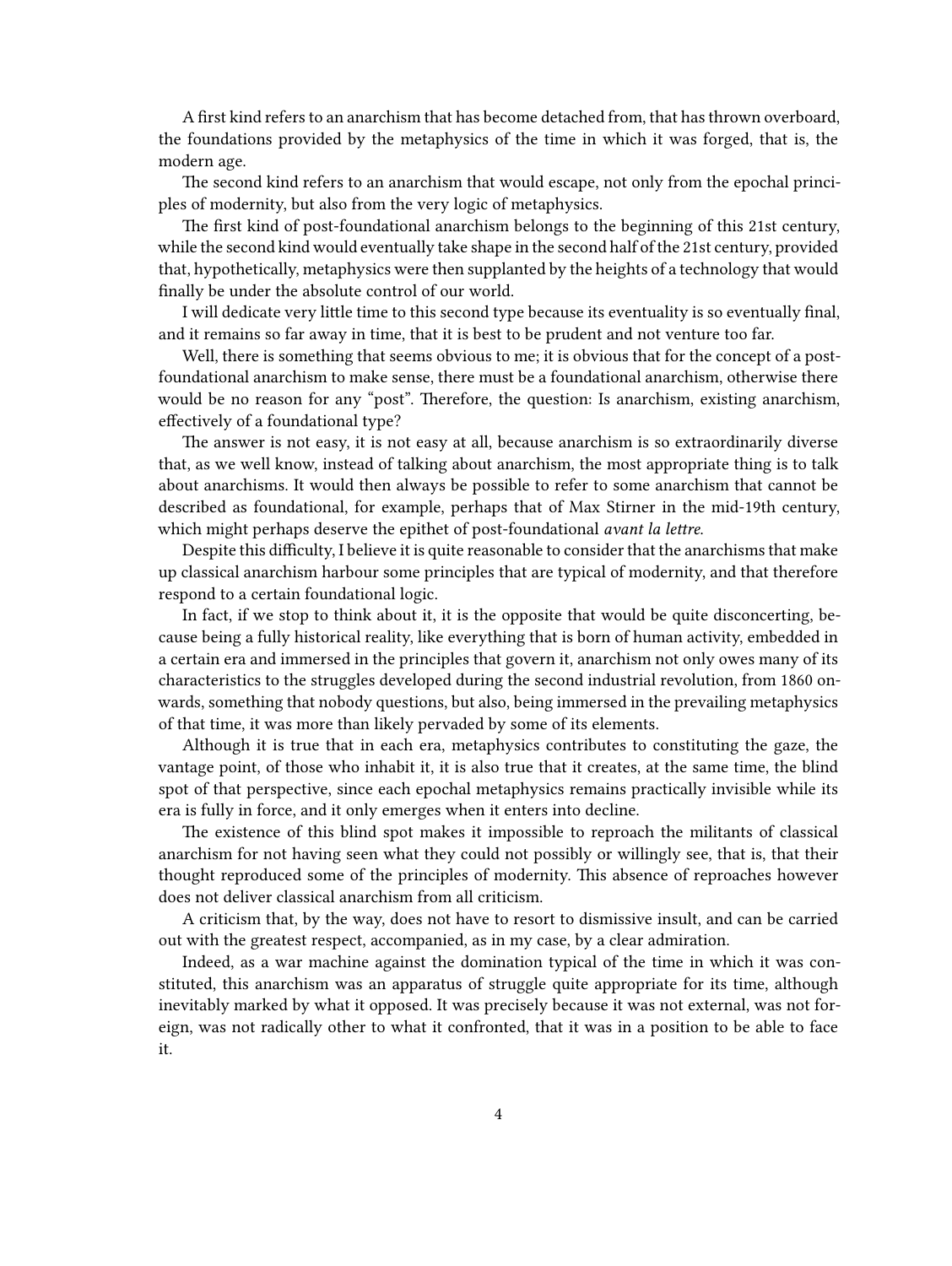That anarchism then constituted a very useful key to open doors of emancipation, but… as we well know, all keys become useless when the locks are changed.

The fact that the epochal determinations of classical anarchism are currently emerging more clearly indicates that it speaks to us from a place and from a time that are no longer ours, so what is required is an *aggiornamento*, its renewal, thereby unlocking anarchism from its modern bindings.

Renewing anarchism is all the more necessary since its modern ties weigh it down considerably.

They weigh it down, in the first place, because anarchism is not only a struggle against domination, which it is, and against all its forms, but because it is also – and this is very important because it distinguishes it from other political orientations – , moreover, a demand, and an ethical demand, not to reproduce, not to engender, in the very process of its struggle, that very thing against which it is struggling.

And, these same ties also weigh it down, secondly, because anarchism is not only negation, opposition, and antagonism. It is also the construction of concrete alternatives that obey principles other than those of domination.

And it turns out that it is impossible to satisfy these two demands if one participates, a little or extensively, in a metaphysics that, whatever its emancipatory contents, which it undoubtedly has, also manifests aspects that are burdened with a certain potential for domination.

So in order to detect the traces left by the metaphysics of modernity, it is necessary to deconstruct classical anarchism. This is a process that is being carried out by a group of thinkers and militants, anarchists, mostly Anglophones, such as, for example, Todd May, Saul Newman, or Jason Adams, who take their concepts from post-structuralist theories.

Parallel to this deconstruction, many young anarchist groups have developed practices that unveil, without any intention to do so, some epochal inertia that haunts classical anarchism.

Now, deconstructing classical anarchism does not mean to set out in search of an authentic anarchism in the face of a defective or deficient anarchism. It is only about detecting what within anarchism that has ceased to be relevant in the current context.

This purpose marks a difference with post-anarchism, even though it is obvious that there are multiple similarities between both approaches due to their mutual link with post-structuralism, and because it is true that post-foundational anarchism drinks abundantly from post-anarchism. I believe, however, that the builders of post-anarchism committed the discursive error of qualifying their proposal in terms of *post-anarchism*, which suggested the idea of ?? replacing anarchism with "something else" and that this would completely relegate anarchism to the past. This discursive error centred the debate on the supplanting of anarchism, diverting the discussion from substantive issues and forcing a good part of the theoretical efforts undertaken to confronting an understandable self-defence reaction from a great many anarchists.

In line with the purpose that I mentioned above and that introduces a difference with postanarchism, I will limit myself to evoking two of the various aspects of modernity that have a certain presence in inherited anarchism, then go on to develop a third aspect that seems to me fundamental because it concerns a key theme of anarchism.

The first aspect is constituted by the totalising perspective that classical anarchism has imported from modernity, and that drives it to formulate organisational proposals for the whole of society, be it federalism, libertarian communism, collectivism, etc.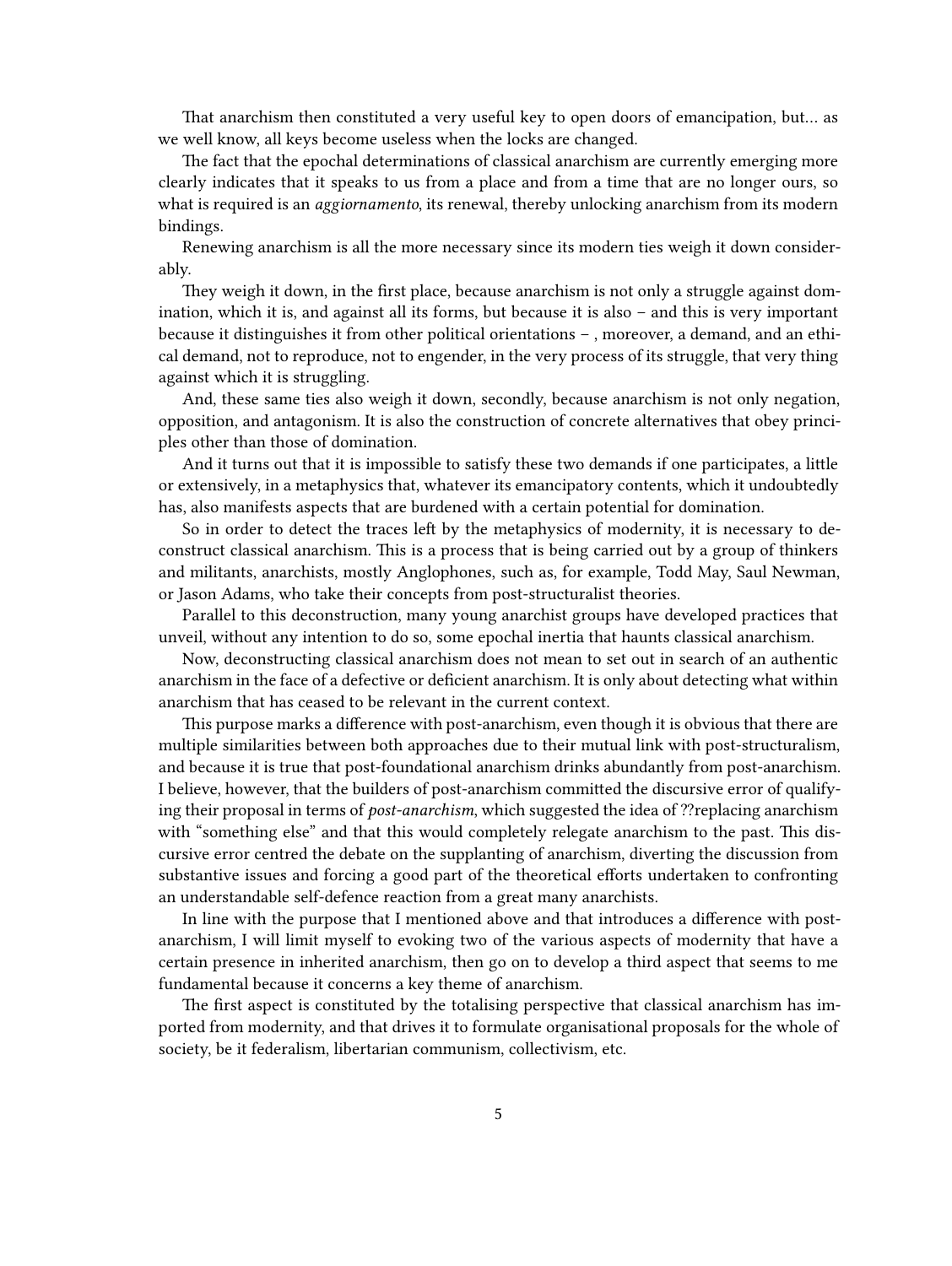This totalising perspective feeds the idea of ??a revolution that would affect the whole of society, rendering possible a global reorganisation.

Unlike that perspective, by refraining from advocating any organisational model that has a global scope, and by moving away from the classic revolutionary imaginary, post-foundational anarchism ceases to be strategic, occupied with global approaches, to become tactical, conscious of the partial and limited character of its struggles, as well as of the singular and necessarily multiform character of some libertarian achievements that, like their struggles, can only be local and plural if they do not want to cease being libertarian.

The second aspect refers to the modern belief in the centrality of a subject that would be autonomous, sovereign, self-aware, transparent to itself and guided by reason… if it were not alienated and oppressed.

That belief, typical of enlightened humanism, has foundered, dragging with it the project of emancipating the subject.

That project did not realise, as classical anarchism did not, that it makes no sense to try to emancipate what is already constituted by the very thing from which it is intended to be emancipated.

Now, taking this fact into account does not annul the idea of ??emancipation, but it does redirect it towards a process of self-creation of the subject, through practices of de-subjectivisation, rather than trying to liberate what is supposedly natural, that is, the supposed true subject, which would lie beneath oppression and alienation.

The third aspect concerns the problem of power. It is quite true that, unlike the deterministic economism of Marx, the great success of anarchism consists in having proclaimed, and proclaimed very loudly, the importance of power, and of the struggle against it.

Now, it is also true that classical anarchism participates in a conception of power that has already expired; a conception that defined power as uniform, monolithic, invariant, basically repressive throughout history, because that would be its essence.

However, it is well known, notoriously so, that in the 60s/70s of the last century a new conception pointed to the productive, immanent, polymorphous, and historically changing character of power relations that are consubstantial with social life itself and that are born from it.

Of course, this new analysis does not dispense with the need to fight against power, but it does summon anarchism to rethink its own conception.

For example, contrary to what it presupposed, the game of relations between power and freedom is not reduced to a relationship of reciprocal exclusion in which power constrains freedom, while freedom would be the antithesis of power.

In fact, that game is much more complex, and mobilises the strange and paradoxical concept of a symbiotic antagonism, a symbiotic antagonism where power and freedom are antagonistic, of course, but at the same time, mutually dependent.

If there is power, it is because there is freedom. Power relations cannot occur where subjects completely lack freedom, because if subjects cannot choose between different behaviours, no exercise of power is necessary for them to do the only thing they can do. This argument is also valid for the antecedent stages, for example, for the immediately preceding stage in which power establishes *the range of possible options*, because if that range is null, no exercise of power is required to determine it, restricting, for example, the options between which the subject can choose, and so on at each step in a long regressive sequence.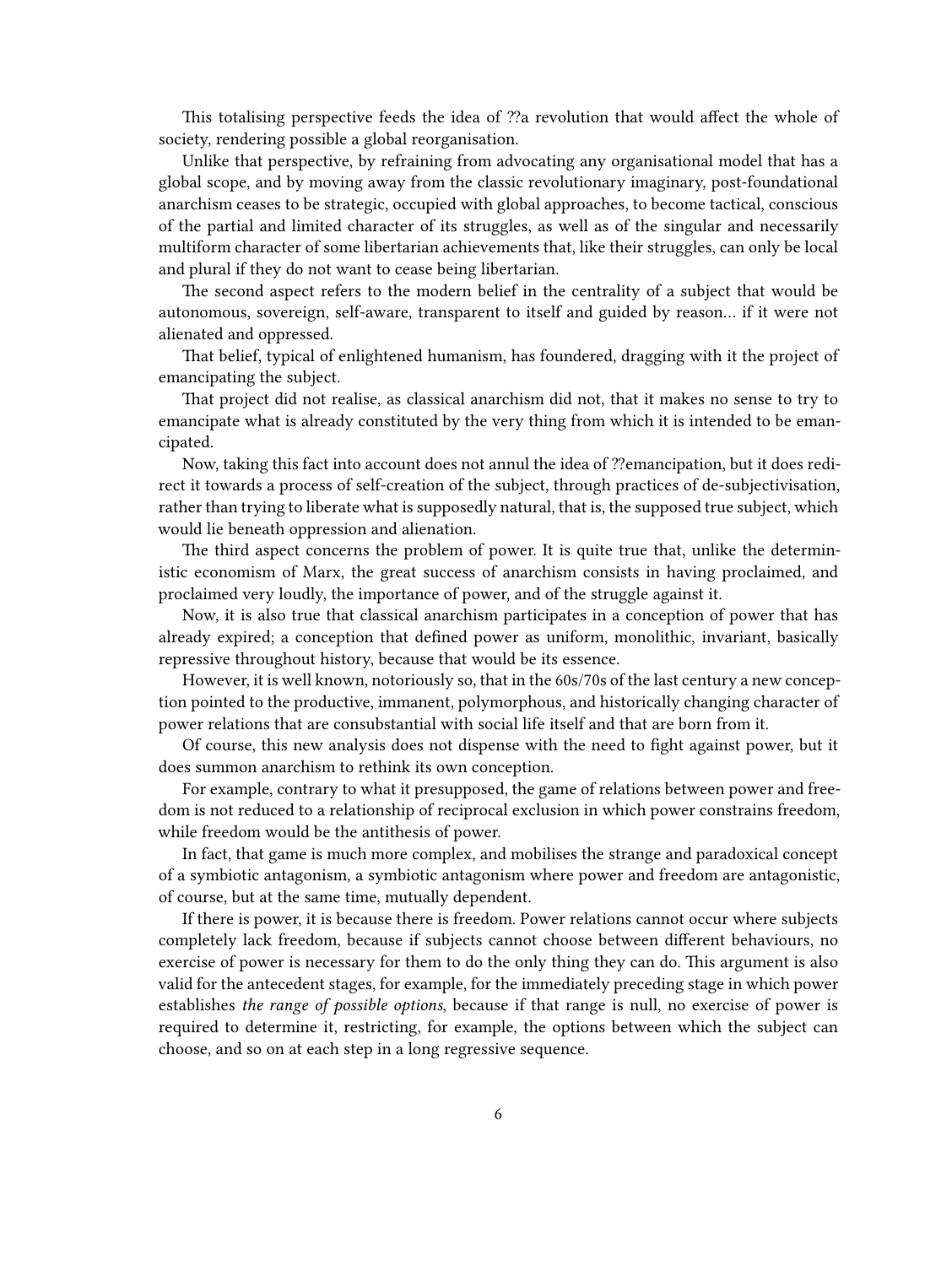So if there is power, it is because there is freedom, no matter how minimal, and, conversely, if there is freedom it is precisely because there is power, something that fits with even greater difficulty into the coordinates of classical anarchism. However, freedom does not exist outside of power relations, it is not an ethereal abstraction. It is rather something that is formed in concrete situations against what is opposed to it. It is in the resistance to power that freedom is constituted and unfolds.

Thinking in a new way about the problem of power involves placing resistance at the heart of that problem, and if it is true, as Michel Foucault explains so well, that where there is power there is also resistance, then the union between power and resistance turns out to be intrinsic; both elements are inextricable.

Resistance is not "the other" of power, it belongs to the same framework in which power acts and is situated, and since anarchism is forged precisely within the practices of resistance, anarchism is also not "the other" of power.

Classical anarchism was mistaken in thinking that because it confronted power, that it was external to it. However, as it is not, as there is, through resistance, an internal relationship between power and anarchism, it is necessary to build an ethic of permanent revolt, an ethic that promotes, in turn, the development of an art of not being governed.

This art of not being governed defines a way of being in the world, where the subject is constantly confronted with power, and where it struggles to be ungovernable.

Being ungovernable is a condition as difficult as it is enviable. I would like to be ungovernable! However, as enviable as it may be, that condition still does not attain to the condition of not being governed, as Catherine Malabou explains in her recent book of 2022, *Au voleur! Anarchism et Philosophie*. 2

Indeed, if the ungovernable refers to an ethic of permanent revolt, not being governed refers, for its part, to what is radically alien, strange, to control and to obedience. It is, if you will, "the other" of command and obedience, which cannot be governed, under any circumstances, in any way.

The non-governable can only be dominated, forced, imprisoned, destroyed, but never governed, because that condition, being governed, is not part of its way of being and its possibilities.

Unfortunately, to become non-ungovernable is, for the time being, a pure desire, a pure desire that remains in search of an unknown mode of realisation, and a great deal of reflection, as well as other not necessarily reflexive practices, will still be necessary to find a solution… if there is one.

Paths of uncertainty and incitement to continue reflection are also opened up when the second kind of post-foundational anarchism is approached, the one that distances itself not only from the metaphysics of modernity, but also from the foundations of metaphysics itself.

Let us do a bit of philosophy, let us recall that it was Aristotle who gave impetus to our metaphysical era, instituting the necessity, the imperative necessity, of a first principle, the *arche*, which brings together in the same concept the ideas of, on the one hand, beginning, origin, and, on the other hand, command, that is, authority, power.

And it is postulated that what comes first, what precedes, has the privilege of subordinating and determining what follows, just as causes precede and determine effects, or that the solidity of the base on which a building is constructed is a condition of its own strength.

<sup>2</sup> Catherina Malabou, *Au voleur! Anarchisme et philosophie*. Paris: Presses Universitaires de France, 2022.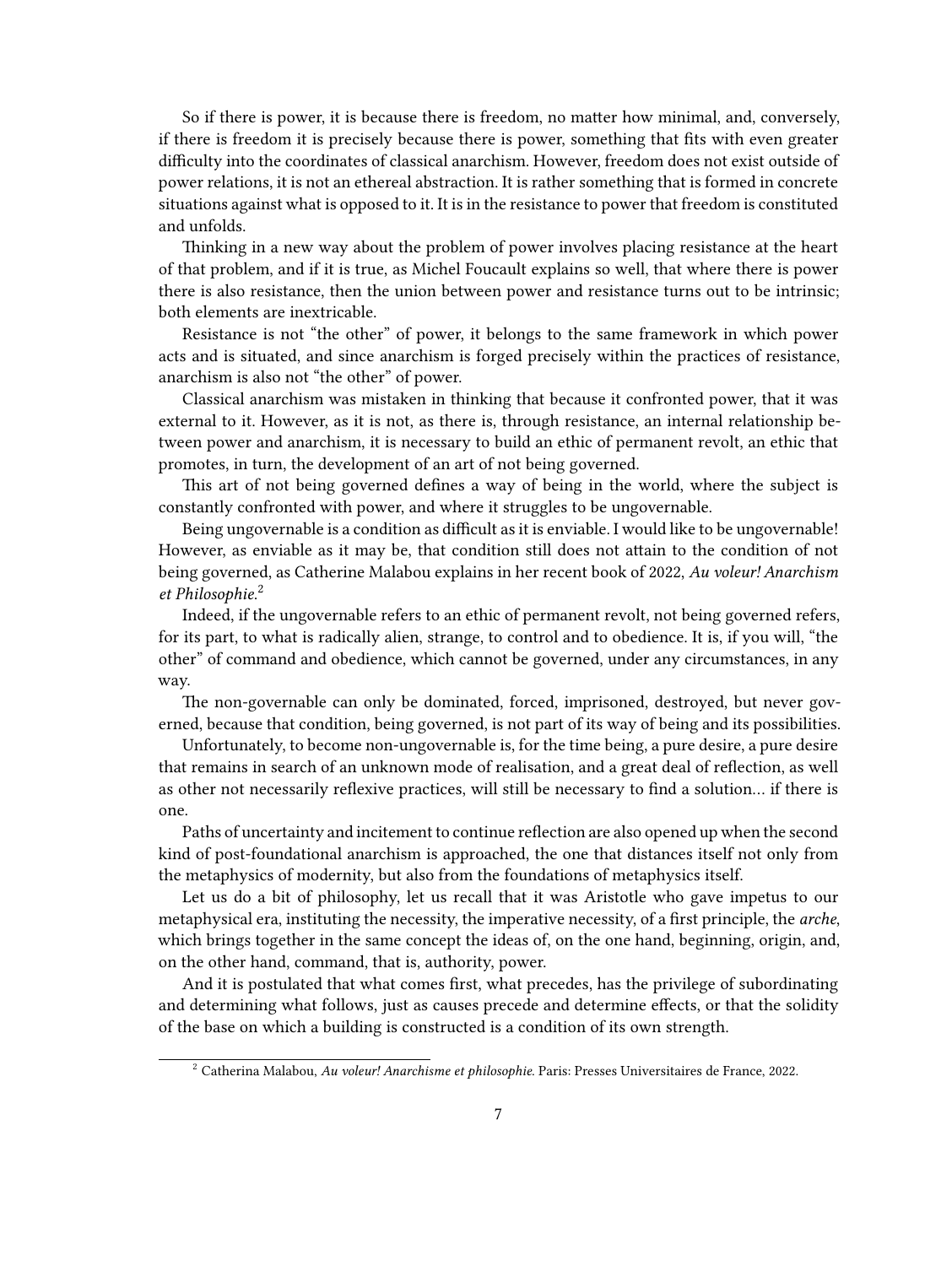And let us also remember that the antonym of the *arche* is, precisely, *an-arche*, anarchy, the absence of a principle that establishes a chain of command, a hierarchy. It is an anarchy which refers to no specific political creed, that is, to any particular entity, but defines the essence of a type of being, and for this reason it is qualified as ontological, ontological anarchy, thereby differentiating it from political anarchism.

What the *arche* accomplishes, as the first hegemonic and foundational principle, is to put under its control, and, therefore, to fix and neutralise, the multiplicity proper to a human being who is naturally anarchic when they come into the world. We are all born without an *arche*, we are born *an-arche-ists*… anarchists…

This naturally anarchic condition of the human being presupposes that it does not have a predetermined nature, a supposed human nature always identical to itself in its essence, but rather that it is an indeterminate being, a network of multiple possibilities that only become unitary, losing its original character of open multiplicity, when an *arche* appears and imposes itself, a principle that, by the fact of being first, determines, commands and hierarchises.

It is this first principle that would protect us from the enormous danger that, according to Aristotle, *an-arkhé*, ontological anarchy, would represent for any society, because the absence of an *arkhè* would unleash the uncontrollable and ungovernable proliferation of that multiple that only the *arkhè* is capable of reducing to unity.

However, contrary to Aristotle's affirmation, and to what metaphysics has repeated to us for over more than 2000 years, it turns out that, far from making any society impossible, what truly makes *an-arkhé*, ontological anarchy, is placing life and its full creativity at the centre of human existence.

Indeed, in the absence of any foundational principle, human praxis can only be based on itself, and this means that the principles, principles that continue to be essential to act and think, can now only come from the situations and practices of daily life itself, and not from the realm of theory, not from any fixed and unitary metaphysics that oversees practice, dictating its course. The result is that these principles are as multiple as the very multiplicity of the situations concretely experienced. This descent from the heavens of theory to the concrete practices of everyday life implies, and this is very important, that in order to think in another way it is necessary to live in another way, in the same way that living in another way makes it possible to think in another way.

The commitment to wake up from the frozen metaphysical dream and to let emerge the multiplicity that it captured, evokes the magnificent verse of the poet René Char, who speaks to us about: "That part never fixed, asleep in us, from which will spring tomorrow the manifold."<sup>3</sup>

That verse is cited in Reiner Schürmann's book, *Heidegger On Being and Acting: From Principles to Anarchy*. <sup>4</sup> And since I mention this philosopher, I would like to point out that the philosophical interest in ontological anarchy is largely due to his ingenuity when he undertook to read the work of Heidegger, from its beginnings to its end, publishing this labour in the above mentioned indispensable essay in 1982.

Forty years later, that is, this same year of 2022, the philosopher Catherine Malabou has gathered in the book that I mentioned above, the contributions around the concept of ontological

<sup>3</sup> "Cette part jamais fixée, en nous sommeillante, d'où jaillira demain le multiple." René Char, *Tansir*.

<sup>4</sup> Reiner Schürmann, *Heidegger On Being and Acting: From Principles to Anarchy*. Bloomington: Indiana University Press, 1990, p. 43. Translated by Julius Gavroche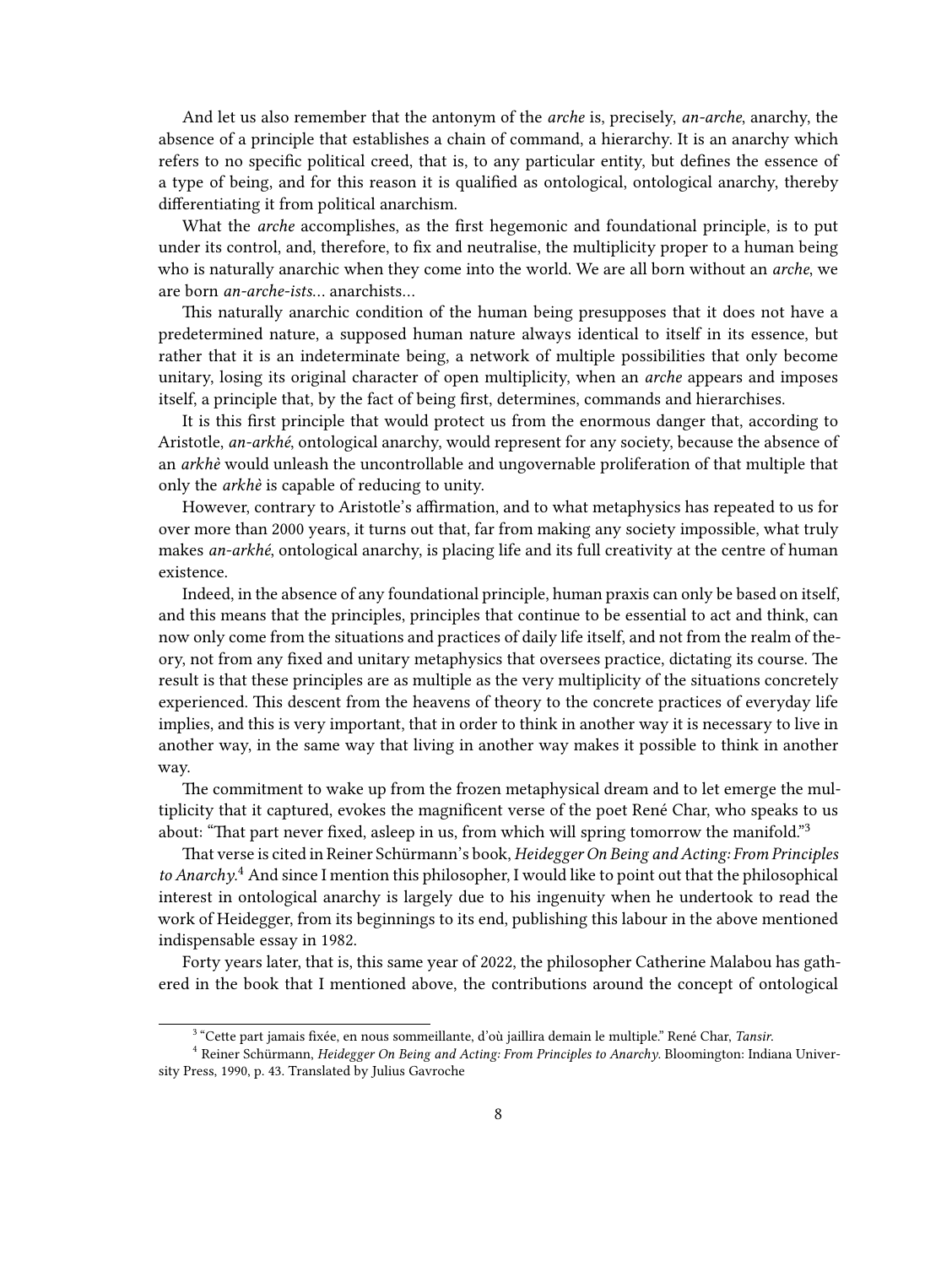anarchy of five important contemporary thinkers, starting with Reiner Schürmann himself, and continuing with Emmanuel Levinas, Jacques Derrida, Michel Foucault, Giorgio Agamben and Jacques Rancière.

We could well think that at this time the most pertinent thing is to limit ourselves to the first kind of post-foundational anarchism, and simply worry, which is already a great deal, about renewing anarchism.

It is true that it is urgent to advance in this task. However, that does not mean that it is not also worthwhile to reflect on ontological anarchy, because, in addition to contributing to the renewal of the many anarchisms, it also helps to prevent them from reproducing, in their own development, the domination they struggle against, thereby rendering that struggle vain.

And I would still like to make one last precision. The fact of typifying a post-foundational anarchism is not intended to add one more adjective to an anarchism that I like more "without adjectives", nor to encourage the constitution of a new current in the vast field of anarchism; yet another one. The denomination matters little and it would seem very good to me that there would be no more talk of post-foundational anarchism if that expression served as the seed for a new current, because the important thing here is not the denomination but to contribute elements of reflection that may contribute in such a way that at least a part of anarchism accentuates as much as possible its post-foundational disposition.